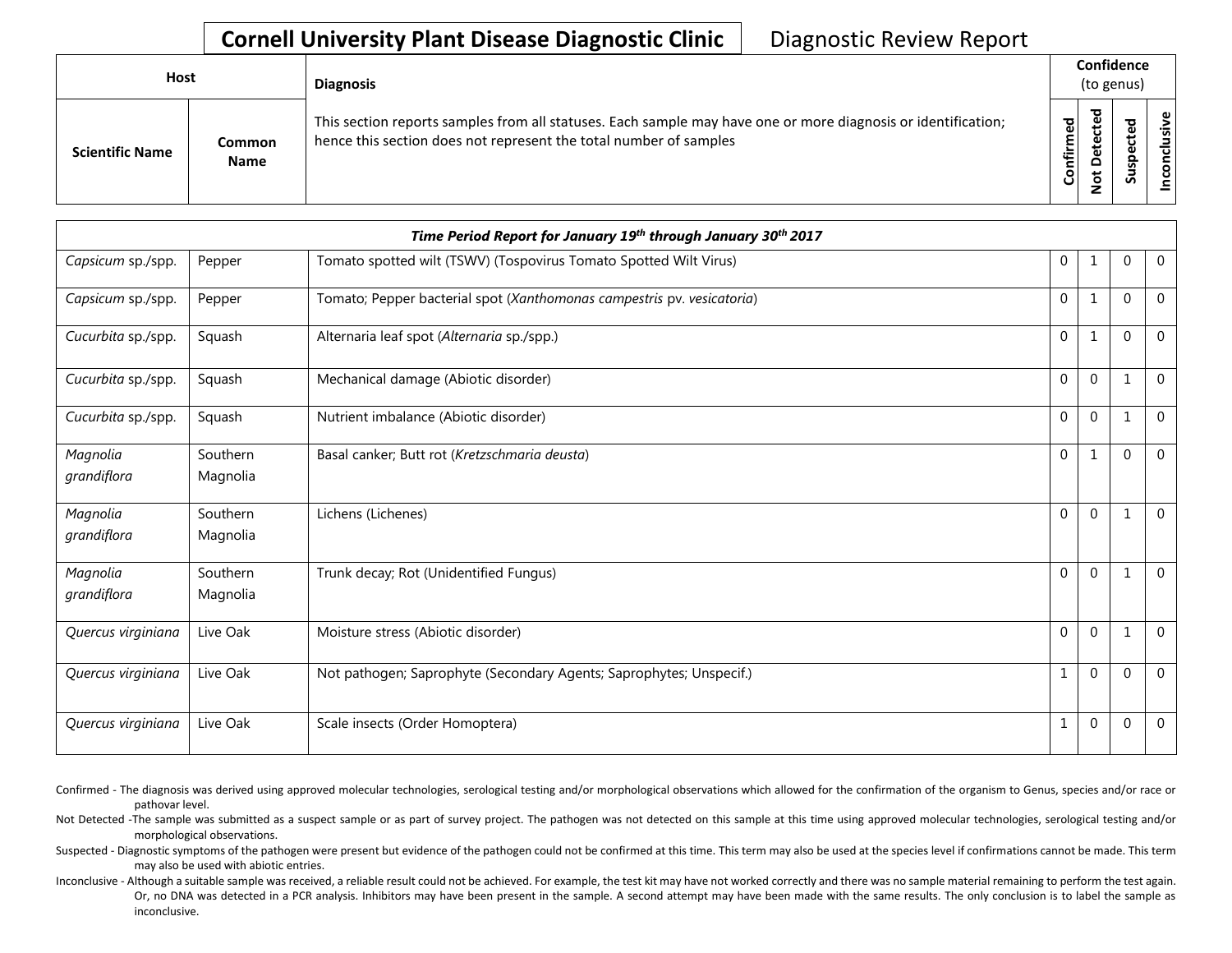## **Cornell University Plant Disease Diagnostic Clinic** | Diagnostic Review Report

| Host                   |                              | <b>Diagnosis</b>                                                                                                                                                                   |           |                                         | Confidence<br>(to genus) |                       |
|------------------------|------------------------------|------------------------------------------------------------------------------------------------------------------------------------------------------------------------------------|-----------|-----------------------------------------|--------------------------|-----------------------|
| <b>Scientific Name</b> | <b>Common</b><br><b>Name</b> | This section reports samples from all statuses. Each sample may have one or more diagnosis or identification;<br>hence this section does not represent the total number of samples | Confirmed | ᇃ<br>ω<br>ã<br>$\Omega$<br>پ<br>$\circ$ | ശ                        | usive<br>᠊ᠣ<br>š<br>S |

| Quercus virginiana                                      | Live Oak | Spider mites (Family Tetranychidae)                       | 1              | $\pmb{0}$      | 0            | $\mathbf 0$    |
|---------------------------------------------------------|----------|-----------------------------------------------------------|----------------|----------------|--------------|----------------|
| Solanum<br>lycopersicum<br>(Lycopersicon<br>esculentum) | Tomato   | Additional sample requested (Identification Analysis)     | $\mathbf 1$    | $\mathbf 0$    | $\Omega$     | $\mathbf 0$    |
| Solanum<br>lycopersicum<br>(Lycopersicon<br>esculentum) | Tomato   | Late blight (Phytophthora infestans)                      | $\mathbf 0$    | $\overline{2}$ | $\mathbf{0}$ | $\overline{0}$ |
| Solanum<br>lycopersicum<br>(Lycopersicon<br>esculentum) | Tomato   | Powdery mildew (Oidium sp./spp.)                          | $\overline{2}$ | $\mathbf{0}$   | $\mathbf{0}$ | $\overline{0}$ |
| Solanum<br>lycopersicum<br>(Lycopersicon<br>esculentum) | Tomato   | Cucumber mosaic (CMV) (Cucumovirus Cucumber Mosaic Virus) | $\mathbf{1}$   | $\mathbf 0$    | $\mathbf 0$  | $\mathbf 0$    |
| Solanum<br>lycopersicum<br>(Lycopersicon<br>esculentum) | Tomato   | Nutrient imbalance (Abiotic disorder)                     | $\mathbf 0$    | $\mathbf 0$    | $\mathbf{1}$ | $\mathbf 0$    |

Confirmed - The diagnosis was derived using approved molecular technologies, serological testing and/or morphological observations which allowed for the confirmation of the organism to Genus, species and/or race or pathovar level.

Not Detected -The sample was submitted as a suspect sample or as part of survey project. The pathogen was not detected on this sample at this time using approved molecular technologies, serological testing and/or morphological observations.

Suspected - Diagnostic symptoms of the pathogen were present but evidence of the pathogen could not be confirmed at this time. This term may also be used at the species level if confirmations cannot be made. This term may also be used with abiotic entries.

Inconclusive - Although a suitable sample was received, a reliable result could not be achieved. For example, the test kit may have not worked correctly and there was no sample material remaining to perform the test again. Or, no DNA was detected in a PCR analysis. Inhibitors may have been present in the sample. A second attempt may have been made with the same results. The only conclusion is to label the sample as inconclusive.